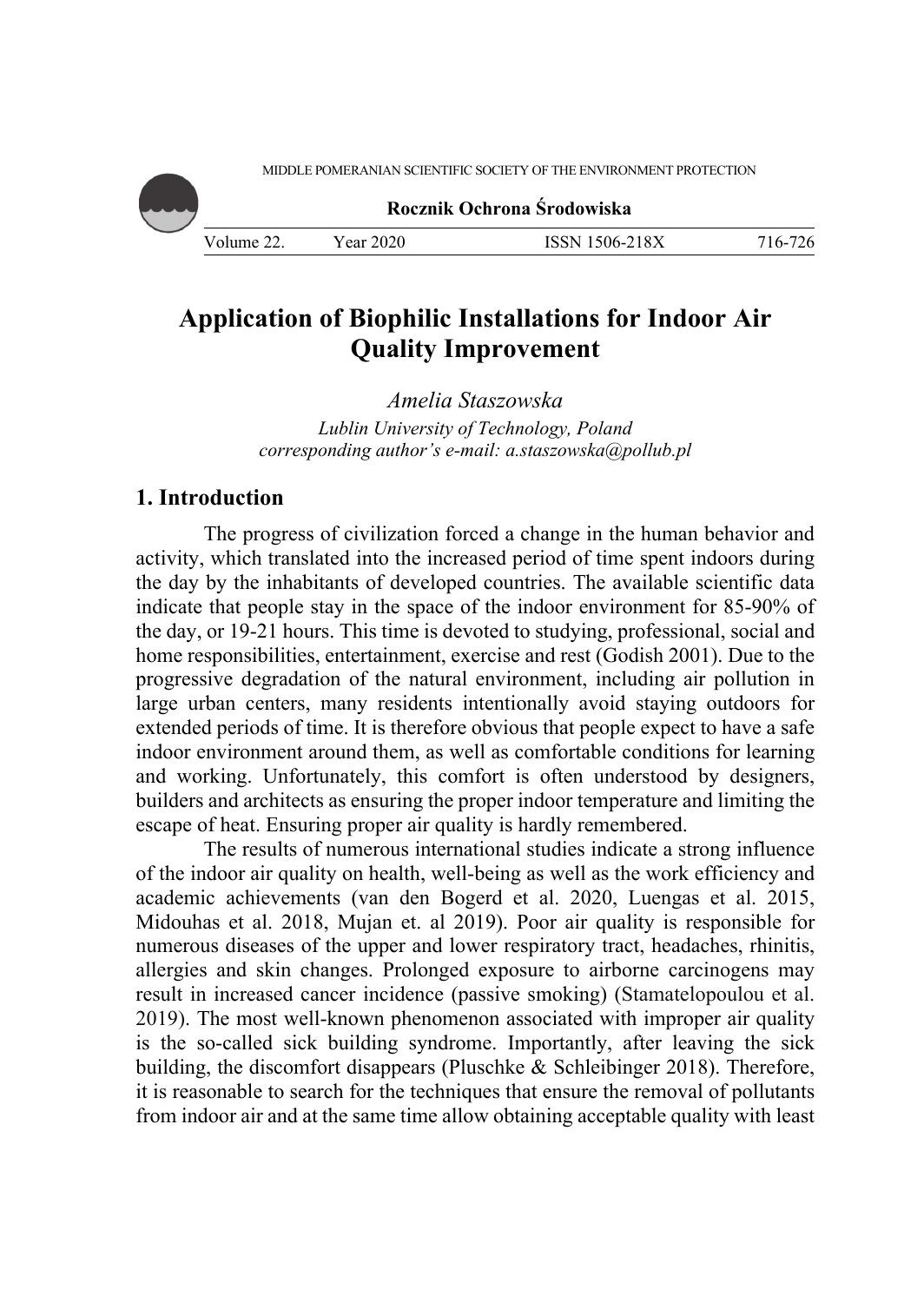financial outlay. Such solutions include, among others biophilic installations (green walls) (Söderlund & Newman 2015).

Biophilia is the innate desire for humans to be in touch with nature through surroundings. This is represented in the built environment through the use of natural finishes, indoor plants and references to nature or its symmetry; all of which create a closer interaction with nature (Alhorr et al. 2016) Nowadays, in the modern workplaces, office, hospitals and commercial buildings, biophilia is becoming an important consideration for any interior design focused on the wellbeing of staff (Reeve et al. 2017). More and more attention is also paid to the aspect of using biophilic installations to purify indoor air. Although this movement has become a standard in many places around the world, it is yet to reach similar popularity in Poland.

The objective of this paper is to show the possibilities and limitations in using green wall structures to improve the indoor air quality.

#### **2. Indoor air quality**

The levels of indoor air pollutants are often a few times higher and much more concentrated than outdoors (Fleck et al. 2020). This is the result of outdoor air pollution and tightness of currently constructed buildings due to their energy saving requirements (Massey et al. 2016). The contaminants present in the indoor air can originate from the stream of infiltrating outdoor air, i.e.: polycyclic aromatic hydrocarbons (PAHs) and heavy metals sorbed on particulate matter (PM) and tropospheric ozone  $(O_3)$ . Indoor pollutants can also come from typically endogenous sources as emissions of volatile organic compounds (VOCs) from interior furnishings – textiles, appliances, building materials, furniture; cleaning products (Dudzińska et al. 2010), and in the case of nitrogen oxides  $(NO<sub>x</sub>)$  – from cooking. In turn, the main source of biological bioaerosol and carbon dioxide are the users themselves (Hospodosky et al. 2012). Additionally, the indoor air quality is affected by smoking in rooms, the use of household chemicals and the cleanliness of the ventilation system (Dela Cruz et al. 2014). Some chemical compounds present in the indoor environment in a gas phase (terpenes) or combined with dust particles (polybrominated diphenyl ethers) are susceptible to undergoing chemical transformations under the influence of light or oxidants. The products of these reactions show higher toxicity than the parent compounds (Staszowska 2017, Wolkoff 2020). Although not normally regarded as toxic, at elevated  $(>1000$  ppm) concentrations  $CO<sub>2</sub>$  can cause adverse health effects relating to the mucous membranes (dry eyes, sore throat, sneezing) and the lower respiratory tract (tight chest, short breath, cough). An increase in the  $CO<sub>2</sub>$  concentration above the recommended values is manifested by drowsiness and fatigue of users (Godish 2001).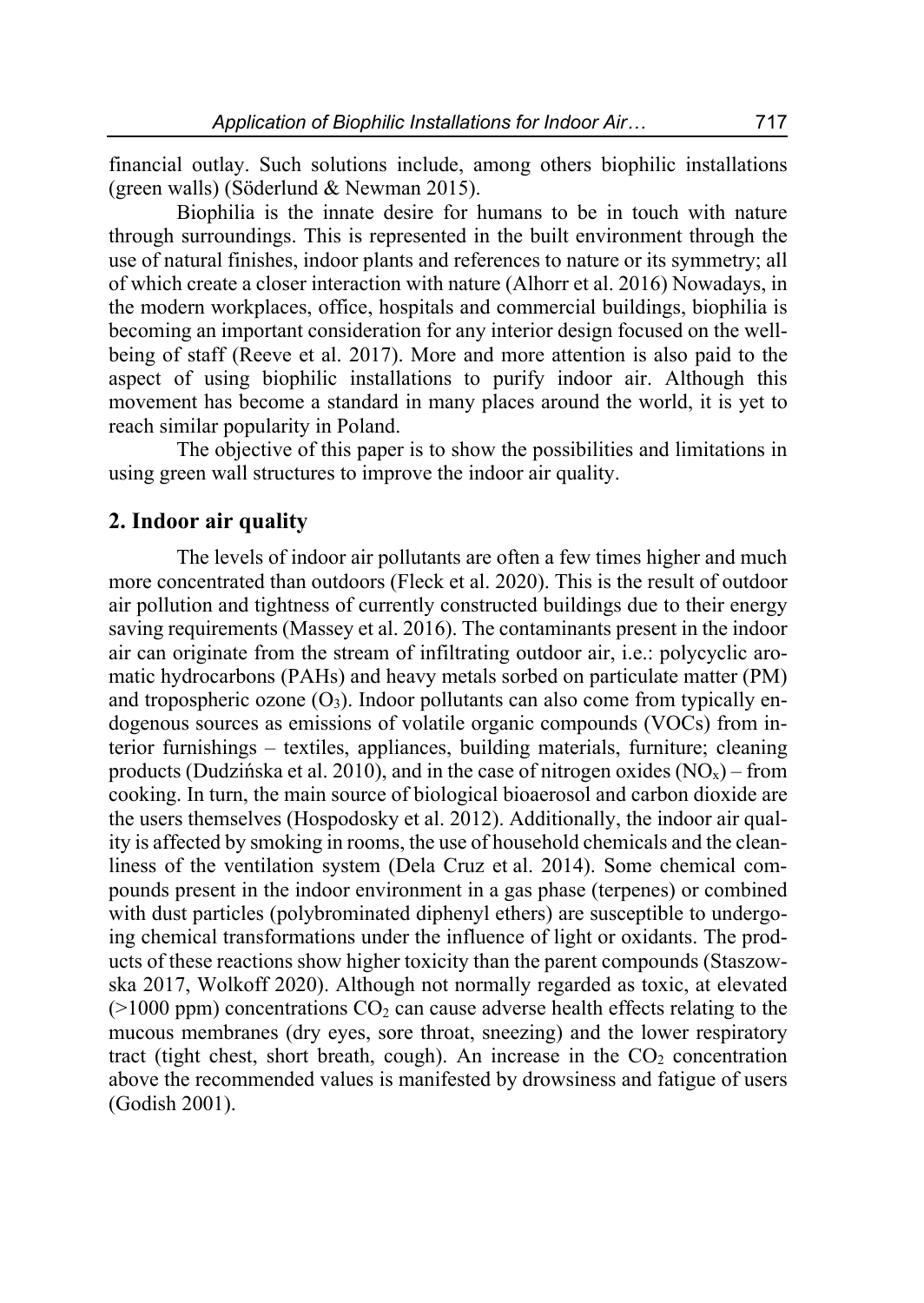In most modern buildings, the air quality is unsatisfactory and needs improvement. It can be obtained by implementing the following solutions. Firstly, low emission building materials should be used in construction and furnishing. The second recommended action is to increase the air exchange rate to refresh the indoor air and dilute contaminants. The costs of such action are problematic, as maintaining mechanical ventilation or air conditioning systems requires significant financial outlays. The last tool to improve the indoor air quality is to use the purification techniques (Guieysse et al. 2008). They focus on removing contaminants from the air, or masking their presence or mitigating its effects. The indoor air can be purified using conventional techniques (filtration, sorption on activated carbon, ionization) as well as unconventional solutions, which include photocatalysis and phytoremediation (Luengas et al. 2015).

## **3. Application of plants for indoor air purification**

Greenery can affect various aspects of life, some can relieve and reduce stress, while others stimulate cognitive functions, creativity and commitment (Alcock et al. 2014, Chen et al. 2020, Yin et al. 2018). The universal intention of biophilic design is healing, both for people and the surrounding space. Moreover, the studies conducted over the last few decades have demonstrated that potted plants can reduce the concentrations of most types of indoor air pollutants (Table 1) (Darlington et al. 2010, Kim et al. 2018).

Plants are capable of depositing and assimilating a wide group of gaseous pollutants and dusts present in the air. Due to the subject of this study, only those pollutants that have the greatest impact on the indoor air quality will be discussed. Ornamental plants, owing to the secreted phytoncides, are able to inhibit the growth of harmful microorganisms in their environment (Pettit et al. 2018). They can also purify the air, because they show high tolerance to a wide range of inorganic and organic pollutants. This is confirmed by the results of the studies conducted under model laboratory test-chamber conditions since the beginning of the 1980s (Irga et al. 2018). However, the mechanism of phytoremediation of indoor air pollutants has still not been fully explained. It is believed that both the aboveground parts (leaves, stems) and the root zone of decorative plants have the ability to remove various groups of chemical substances and the effectiveness of this process depends on the species of the plant, lighting conditions, ambient temperature, type and humidity of the growing medium, as well as lipophilicity of the removed impurity (Darlington et al. 2010, Dela Cruz et al. 2014). Initially, ornamental house plants were tested. Currently, the subject of research are mainly modular biophilic installations called *green walls*, which form both vascular plant species, as well as bryophytes, mosses, liverworts and gills (Irga et al. 2018).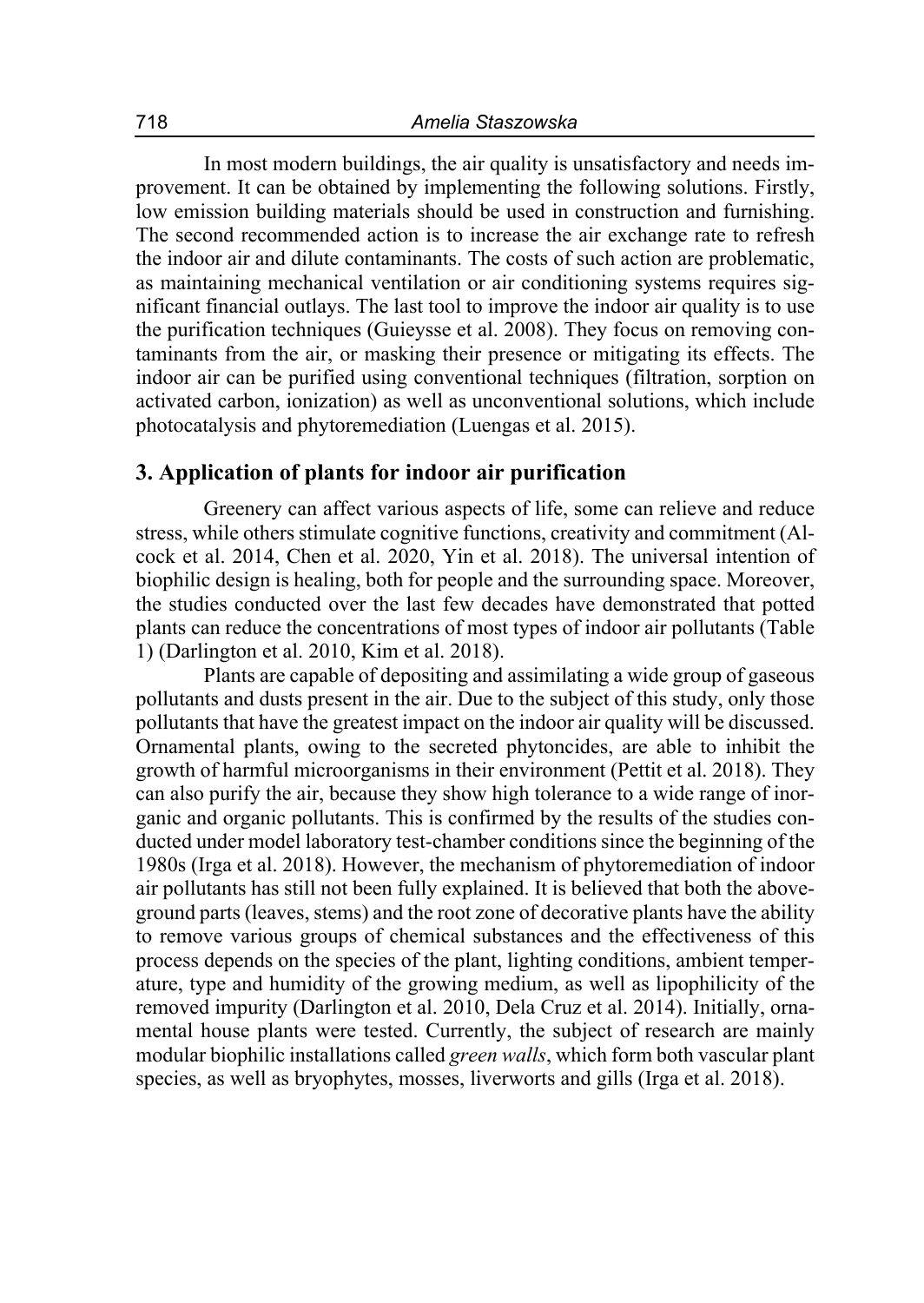| Plant name                                | Botanical name                | Pollutants removed                                                                   |
|-------------------------------------------|-------------------------------|--------------------------------------------------------------------------------------|
| Devil's ivy                               | Epipremnum aureum             | xylene, benzene, formaldehyde,                                                       |
|                                           |                               | trichloroethylene                                                                    |
| Dwarf date palm                           | Phoenix roebelenii            | formaldehyd, xylene                                                                  |
| Peace lilies                              | Spathiphyllum spp.            | benzene, carbon monoxide, formalde-<br>hyde, trichloroethylene, xylene, ace-<br>tone |
| Heartleaf philoden-<br>dron               | Philodendron scandes          | formaldehyde                                                                         |
| Spider plant                              | Chlorophytum comosum          | formaldehyde, xylene                                                                 |
| Florist's daisy                           | Chrysanthemum morifo-<br>lium | ammonia, benzene, formaldehyde,<br>xylene                                            |
| Rubber plant                              | Ficus elastic                 | xylene, benzene, formaldehyde,<br>trichloroethylene                                  |
| Boston fern                               | Nephrolepis exaltata          | formaldehyde and xylene                                                              |
| Areca palm                                | Chrysalidocarpus<br>lutescens | benzene, carbon monoxide,<br>formaldehyde, trichloroethylene, xy-<br>lene            |
| Pineapple plant                           | Ananas comosus                | CO <sub>2</sub>                                                                      |
| Dracaena fragrans                         | Dracaena deremensis           | xylene, trichloroethylene, formalde-<br>hyde                                         |
| Snake plant/<br>Mother-in-law's<br>tongue | Sansevieria trifasciata       | formaldehyde, trichloroethylene,<br>benzene, xylene                                  |
| Aloe vera                                 | Aloe vera                     | formaldehyde                                                                         |
| English ivy                               | Hedera helix                  | formaldehyde, benzene                                                                |
| Flamingo lily/Fleur                       | Anthurium andraeanum          | formaldehyde, ammonia, xylene, tolu-<br>ene                                          |
| Lady palm                                 | Rhapis excelsa                | formaldehyde, ammonia, xylene                                                        |
| Bamboo palm                               | Chamaedorea seifrizii         | formaldehyde, trichloroethylene,<br>benzene                                          |

**Table 1.** Recommended indoor air purifying ornamental potted plants

Toxic volatile organic compounds, e.g. formaldehyde, benzene, toluene, and xylenes, after penetration through stomata can be accumulated in tissues in an unchanged form, metabolized and incorporated into cellular structures or undergo biotransformation with the participation of microorganisms inhabiting the phyllosphere and rhizosphere. The absorption of VOCs by substrate particles has also been reported. In most cases of the tested ornamental plant species, the effectiveness of VOCs air purification increased along with the concentration of pollutants in the air and was best carried out under the daytime conditions. Even a long-term exposure of plants to high VOC concentrations did not inhibit their growth (Dela Cruz et sl. 2014, Fujii et al. 2005, Kim et al. 2018, Soreanu et al. 2013).

Ozone, which can come from infiltration as well as in situ, is removed mainly through stomata. The speed of the process depends on the plant species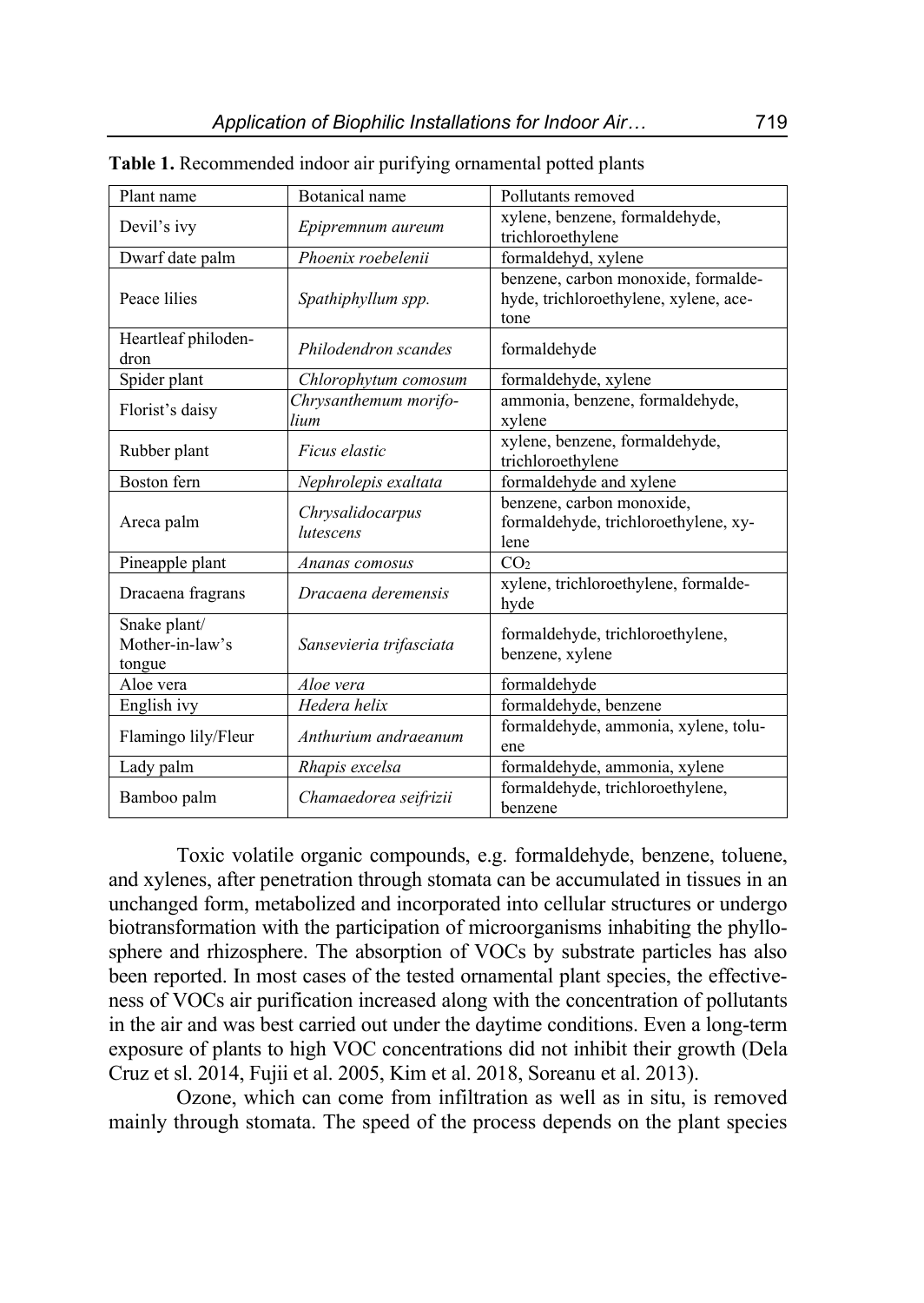(Abbass et al. 2017). In the case of particulate matter, the effectiveness of their removal by plants is proportional to the mixing of the aerodynamic diameter of dusts and constitutes a passive process. The mechanism itself has not been fully understood. The key role is played by waxes, which cover the leaf blades. In addition to dry PM deposition on the leaf surface, the reactions between dust components, e.g. hydrophobic PAHs, electrostatic interactions of adsorbed heavy metals and waxes cannot be excluded. It is also possible to use the PM components for plant metabolism (Gawrońska & Bakera 2015, Peng et al. 2020, Petitt et al. 2017).

The issue of the effectiveness of plants in removing the excess carbon dioxide from indoor air is still debatable. Some researchers claim that the  $CO<sub>2</sub>$ assimilation is rather small (Gubb et al. 2018), while others, on the contrary, believe that they reduce the ventilation costs (Tudiwer & Korjenic 2017). Torpy et al. (2014) indicates that the rate of  $CO<sub>2</sub>$  removal from the air by the tested plants depends on the species and lighting conditions (intensity and time).

The presence of indoor plants has a positive effect on the regulation of relative humidity (RH), which is particularly beneficial during the heating period. At the same time, the growth of RH by plants does not generate the conditions for the development of mold fungi, even in very airtight rooms (Tudiwer & Korjenic 2017, Irga et al. 2017, Fleck et al. 2020).

What is known for sure is that the potted plants alone are unable to remove enough pollutants to improve the indoor air quality in commercial buildings. Studies have now moved onto green walls (living walls, indoor vertical gardens) which boast a higher density of plants and increased the purifying properties (Fig. 1 and Fig. 2).



**Fig. 1.** Living wall in building lobby (www.asiagreenbuildings.com)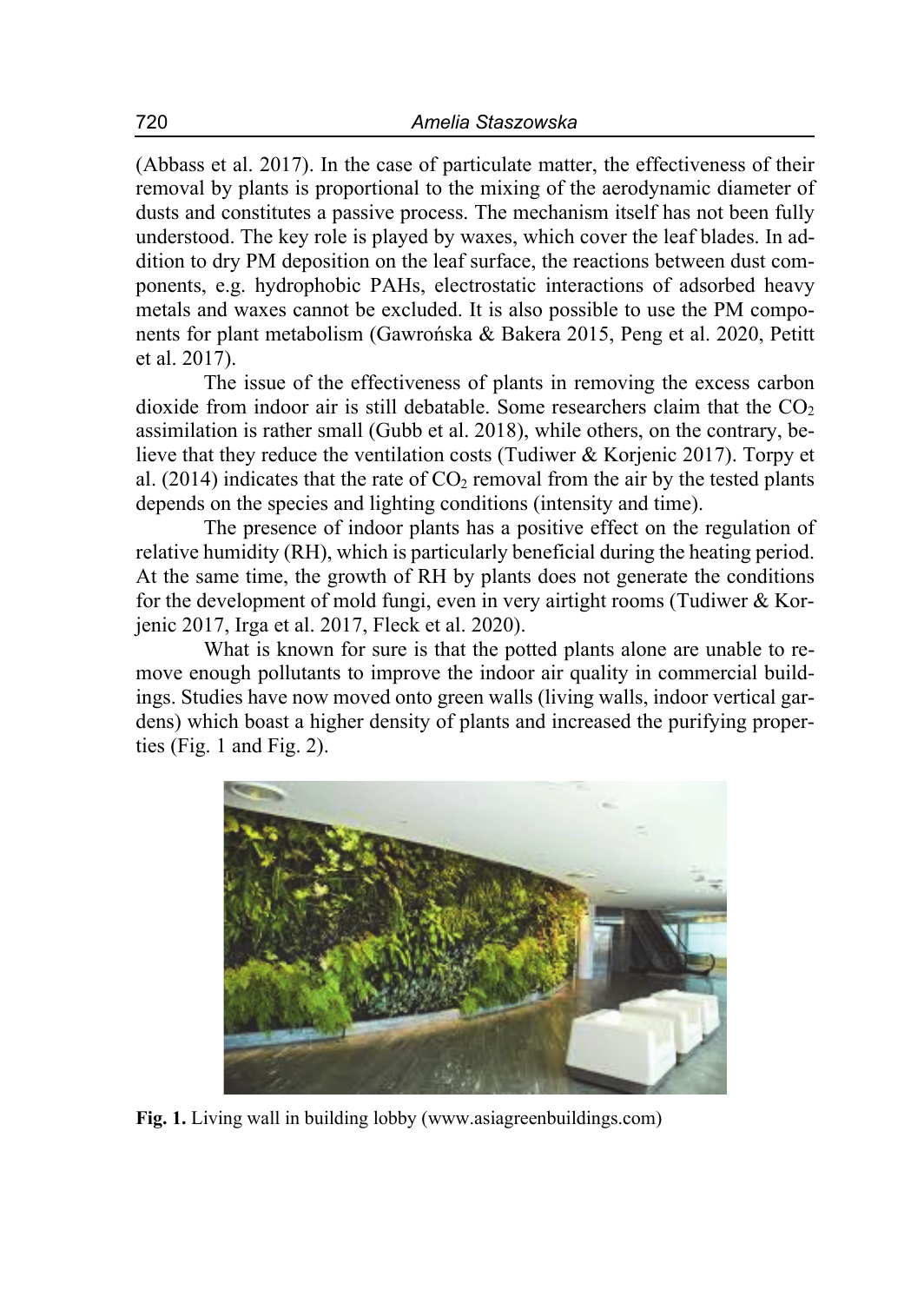In terms of construction, three types of biophilic installations can be distinguished. The first one is usually a group of several or a dozen popular potted plants, the arrangement of which in the room is free and is mainly due to the aesthetic reasons. The second and third types are called passive and active vertical green walls. Their construction is almost identical to that of external green wall systems found on facades and balconies of buildings. They are modular systems (trays, vessels, planter tiles and flexible bags) filled with plants of various species or being a monoculture. The main difference between passive and active green walls is the way how air is circulated within the structure itself. Active indoor green installations represent the technical advancement that enhances the air purifying services further by actively forcing air through a bio-wall filter with the use of air fans (Gunawardena & Steemers 2019).

Indoor living green walls include a vertically applied growth medium such as soil, substitute substrate, or hydroculture felt; as well as an integrated hydration and fertigation delivery system. Indoor green walls are often constructed of modular panels that hold a growing medium and can be categorized according to the type of growth media used: mat media, and structural media. The mat type systems tend to be either coir fiber or felt mats. The mat media are quite thin, even in multiple layers, and as such cannot support extensive root systems of mature plants for more than three to five years before the roots overtake the mat and water is not able to adequately wick through the mats. The method of repairing these systems is to replace large sections of the system at a time by cutting the mat out of the wall and replacing it with a new one. This process compromises the root structures of the neighboring plants on the wall and often kills many surrounding plants in the reparation process (Clapp & Klotz 2018, Moya et al. 2019).

The most popular are semi-open cell polyurethane sheet media utilizing an egg crate pattern, which have been successfully used for vertical walls in recent years (Fig. 2).



**Fig. 2.** Installation of green wall (www.gardenspot.pl)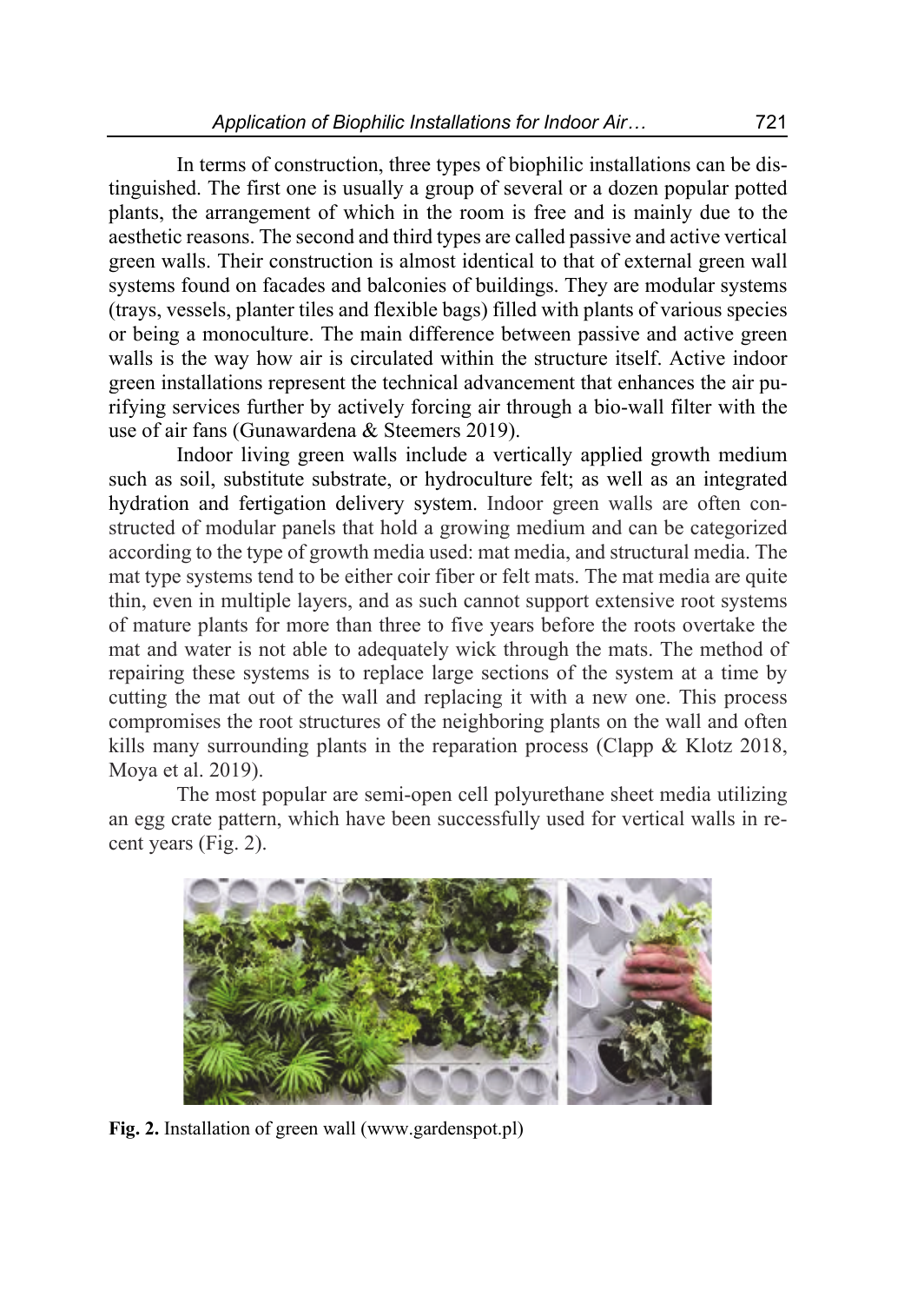The water holding capacity of these engineered polyurethanes vastly exceeds that of coir and felt based systems. Polyurethanes do not biodegrade, and hence stay viable as an active substrate for 20+ years. The vertical wall systems utilizing polyurethane sheeting typically employ a sandwich construction where a water proof membrane is applied to the back, the polyurethane sheeting (typically two sheets with irrigation lines in between) is laid and then a mesh or anchor braces/bars secure the assembly to the wall. Pockets are cut into the face of the first urethane sheet into which plants are inserted. Soil is typically removed from the roots of any plants prior to insertion into the urethane mattress substrate. A flaked or chopped noodle version of the same polyurethane material can also be added to the existing structural media mixes to boost water retention (Riley 2017).



**Fig. 3.** Reindeer lichen in nature (on the left) and as an interior green wall (on the right)

Essentially, a collection of potted plants in the individual soil-cells are subject to the same changes that are faced by most houseplants: soil compaction, climatic stress, and soil nutrient replenishment (Egea et al. 2014). It is worth emphasizing that currently the role of HVAQ system engineers in the process of selecting specific plant species for green wall indoor modules is marginal. Still, interior architects, in consultation with florists, decide on the species composition of biophilic installations. Thus, when creating modules and plant compositions, the most important are aesthetic issues, not practical use of greenery to improve the air quality.

### **4. Indoor biophilic installations – limitations of use**

Despite many studies, the accuracy of results extrapolating from chamber experiments to real-world conditions is questionable. While the issues of designing the structure and arrangement of green wall systems (for aesthetic purposes) in indoor spaces have been developed very well, there are still no clear guidelines or recommendations regarding the employment of plants as indoor air purification systems. Just saying that plants are able to remove pollution from the air and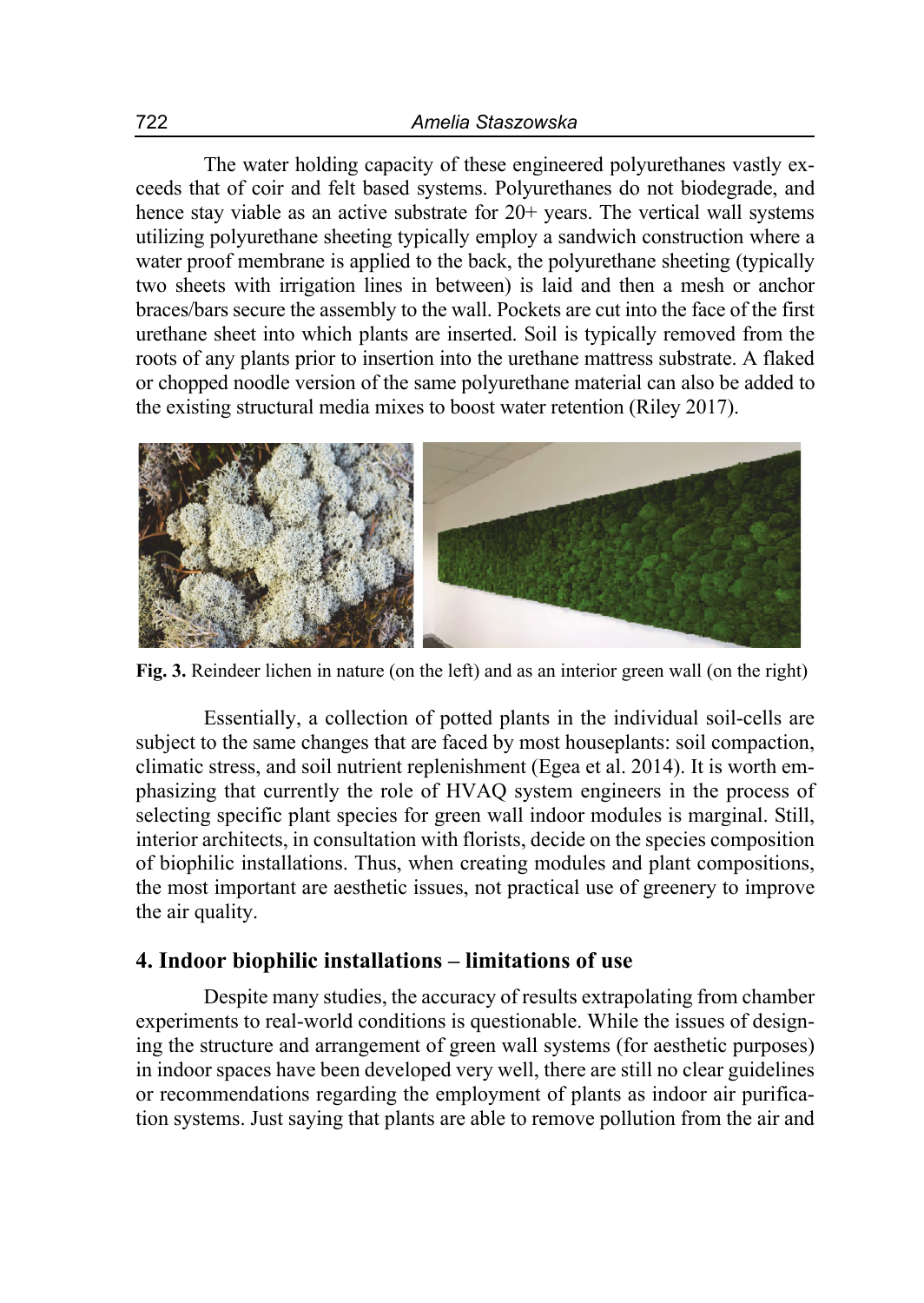improve the indoor climate is not enough if the problem is to be approached in a practical way. The obstacles to the wider use of biophilic installations as an indoor air purifier are the following issues:

- no clear data on how many plants of a given species should be used in the module to achieve an effective level of pollution reduction,
- what lighting conditions should be used for the plants of a given species,
- how to combine the functioning of green walls and HVAC systems,
- how to estimate the potential ventilation equivalence of the tested plants,
- how to control the operation of a biophilic installation under changing internal conditions.

## **5. Conclusions**

While phytoremediation is a recognized way of air purification, the issue of its effectiveness under real conditions remains debatable. The challenges that this technique will face in the near future include: genetic modification of plants dedicated to individual pollutant, testing new substrates, fertilization and irrigation systems as well as systems for remote monitoring of the condition of installations. They will allow developing the guidelines and recommendations for ventilation engineers and interior architects. However, it should be remembered that biophilic installations, with the current state of knowledge, can be a support, rather than an alternative to the traditional air purification techniques. Hence, it cannot be expected that their pollutants removal efficiency will be as high as that of conventional mechanical systems.

#### **References**

- Abbas, O.A., Sailor, D.J., Gall, E.T. (2017). Effectiveness of indoor plants for passive removal of indoor ozone. *Building and Environment, 119*, 62-70.
- Alcock, I., White, M.P., Wheeler, B.W., Fleming, L.E., Depledge, M.H. (2014). Longitudinal effects on mental health of moving to greener and less green urban area. *Environmental Science & Technology*, *48*(2), 1247-1255.
- Alhorr, Y., Aarif, M., Kaushik, A., Mazroei, A., Katafygiotou, M., Elsarrag, E. (2016). Occupant productivity and office indoor environment quality: a review of the literature. *Building and Environment, 105*, 369-389.
- Chen, R.Y., Ho, K.F., Hong, G.B., Chuang, K.J. (2020). Houseplant, indoor air pollution, and cardiovascular effects among elderly subjects in Taipei, Taiwan. *Science of the Total Environment, 705*, 135770.
- Clapp, L., Klotz, H. (2017). *Vertical gardens*. London, Sydney, Auckland, New Holland Publishers.
- Darlington, A., Chan, M., Malloch, D., Pilger, C., Dixon, M.A. (2010). The biofiltration of indoor air: implications for air quality. *Indoor Air, 21*, 39-46.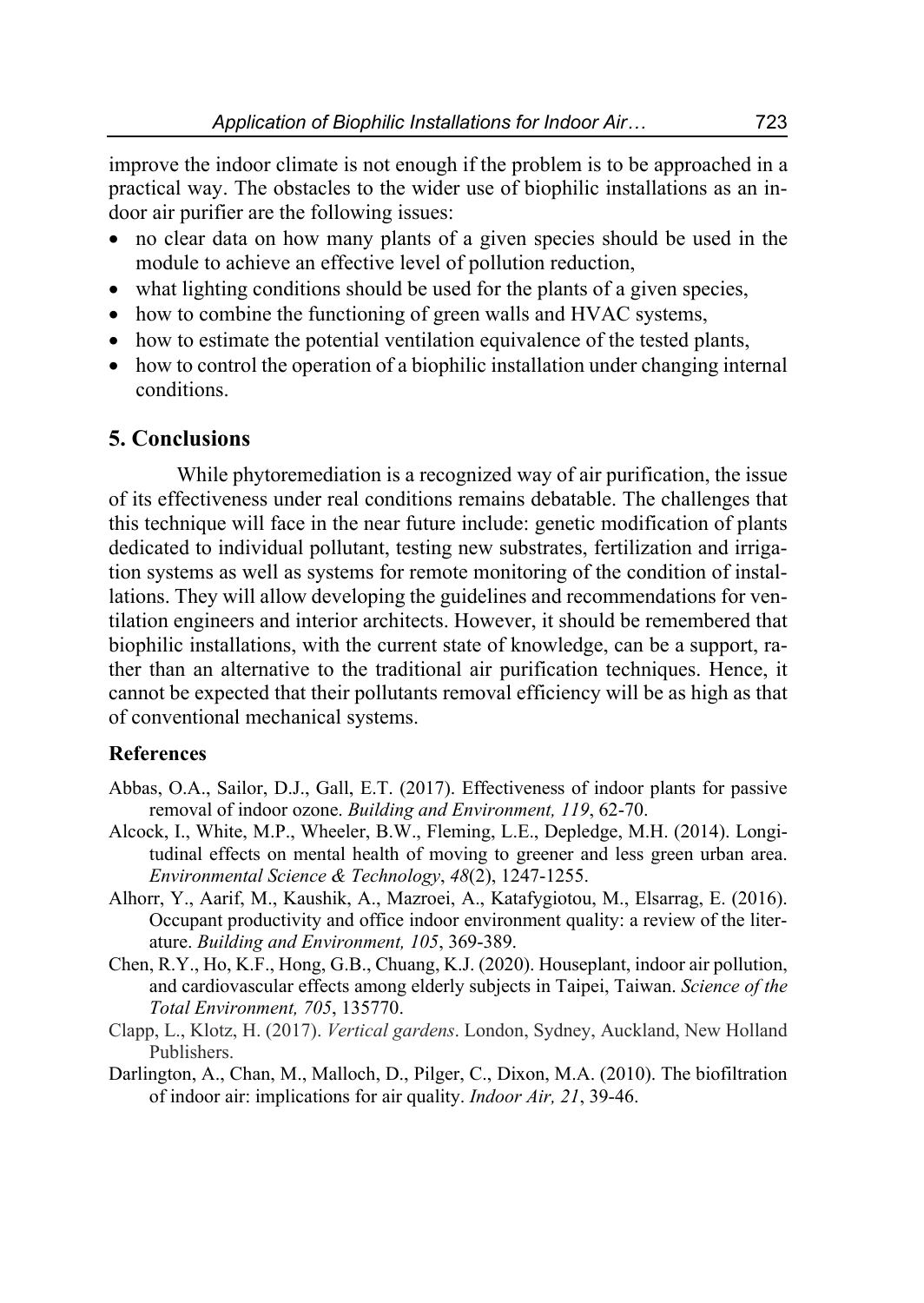- Dela Cruz, M., Christensen, J.H., Thomsen, J.D., Muller, R. (2014). Can ornament potted plants remove volatile organic compounds from indoor air? – a review. *Environmental Science and Pollution Research, 21*, 13909-13928.
- Dudzińska, M.D., Staszowska, A., Połednik, B. (2010). Preliminary study of effect of furniture and finishing materials on formaldehyde concentration in office rooms. *Environmental Protection Engineering*, *35*, 225-233.
- Egea, G., Pérez-Urrestarazu, L., González-Pérez, J., Franco-Salas, A., Fernández-Cañero, R. (2014). Lighting systems evaluation for indoor living walls. *Urban Forestry & Greening, 13*, 475-483.
- Fleck, R., Gill, R.L., Pettit, T., Irga, P.J., Williams, N.L.R., Seymour, J.R., Torpy, F.R. (2020). Characterisation of fungal and bacterial dynamics in an active green wall used for indoor air pollutant removal. *Building and Environment, 179,* 106987.
- Fujii, S., Ch, H., Kagi, N., Miyamura, H., Kiim, Y.S. (2005). Effects on air pollutant removal by plant absorption and adsorption. B*uilding and Environment, 40*, 105-112.
- Gawrońska, H., Bakera, B. (2015). Phytoremediation of particulate matter from indoor air by *Chlorophytum comosum L.* plants. *Air Quality, Atmosphere & Health*, *8,* 265-272. Godish, T. (2001). *Indoor environmental quality.* CRC Press.
- Gubb, C., Blanusa, T., Griffiths, A., Pfrang, C. (2018). Can houseplants improve indoor air quality by removing CO<sub>2</sub> and increasing relative humidity? Air Quality, Atmos*phere & Health*, *11*, 1191-1201.
- Gubb C., Blanusa T., Griffiths A., Pfrang C. (2020). Can plants be considered a building service? *Building Services Engineering Research & Technology, 41*(3), 374-384.
- Guieysse, B., Hort, C., Platel, V., Munoz, R., Ondarts, M., Revah, S. (2008). Biological treatment of indoor air for VOC removal: potential and challenges. *Biotechnology Advances, 26,* 398-410.
- Gunawardena K., Steemers K. (2019). Living walls in indoor environments*. Building and Environment, 148*, 478-487.
- Horr, Y.A., Arif, M., Kaushik, A., Mazroei, A., Katafygiotou, M., Elsarrag, E. (2016). Occupant productivity and office indoor environment quality: a review of the literature. *Building and Environment,105,* 369-389.
- Hospodosky, D., Qian, J., Nazaroff, W.W., Yamamoto, N., Bibby, K., Rismani-Yazdi, H. Peccia, J. (2012). Human occupancy as a source of indoo airborne bacteria. *PLos ONE, 7*(4)*,* e34867.
- Irga, P., Abdo, P., Zavattaro, M., Torpy, F.R. (2017). An assessment of the potential fungal bioaerosol production from an active living wall. *Building and Environment, 111*, 140-146.
- Irga, P.J., Pettit, T.J., Torpy, F.R. (2018). The phytoremediation in indoor air pollution: a review on the technology development from the potted plant through to functional green wall biofilters. *Reviews of Environmental Science Biotechnology, 17,* 395-415.
- Kim, K.J., Khalekuzzaman, M., Suh, J.N., Kim,, H.J., Shagol, S., Kim, H.H. (2018). Phytoremediation of volatile organic compounds by indoor plants. *Horticulture, Environment, and Biotechnology*, *59*, 143-157.
- Luengas, A., Barona, A., Hort, C. (2015). A review of indoor air treatment technologies*. Reviews in Environmental Science and Biotechnology, 14*, 499-522.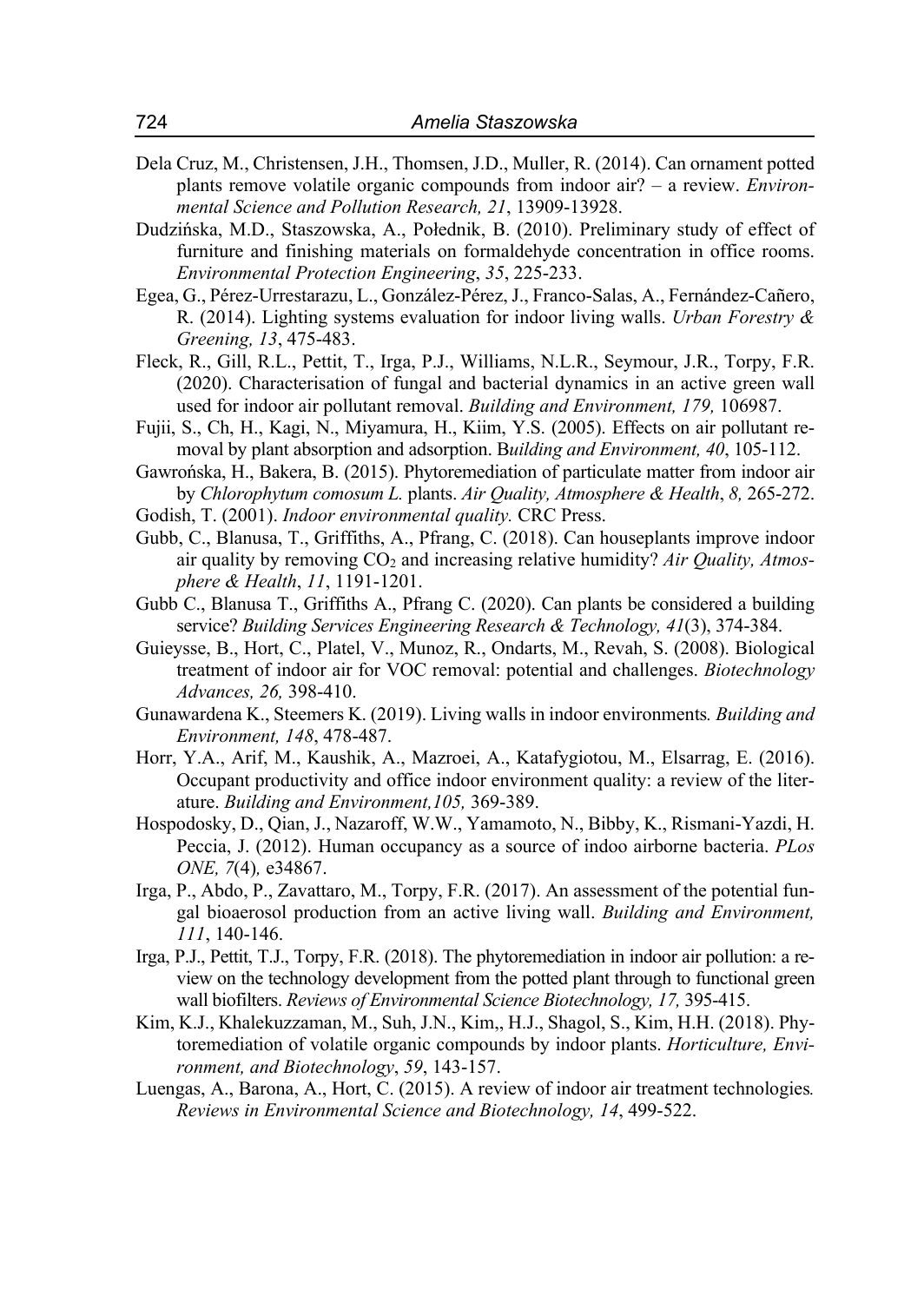- Massey, D.D., Habil, M., Taneja, A. (2016). Particles in different indoor microenvironments – its implications on occupants. *Building and Environment, 106,* 237-244.
- Midouhas, E., Kokosi, T., Flouri, E. (2018). Outdoor and indoor air quality and cognitive ability in young children. *Environmental Research, 161,* 321-328.
- Moya, T., van den Dobbelsteen, A., Ottele, M., Bluyssen, P.M. (2019). A review of green systems within the indoor environment. *Indoor and Built Environment, 28*(3), 298-309.
- Mujan, I., Andelković, A.S., Munćan, V., Kljapić, M., Ružić, D. (2019). Influence of indoor environmental quality on human health and productivity – a review. *Journal of Cleaner Productivity, 217*, 646-657*.*
- Peng, Z., Deng, W., Hong, Y., Chen, Y. (2020). An experimental work to investigate the capabilities of plants to remove particulate matters in an enclosed greenhouse. *Air Quality, Atmosphere & Health*, *13,* 477-488.
- Pettit, T., Irga, P.J., Abdo, P., Torpy, F.R. (2017). Do the plants in functional green walls contribute to their ability to filter particulate matter? *Building and Environment, 125*, 299-307.
- Pettit, T., Irga, P.J., Torpy, F.R. (2018). Towards practical indoor air phytoremediation: a review. *Chemosphere, 208*, 960-974.
- Pluschke, P., Schleibinger, H. (2018). *Indoor air pollution*. Springer.
- Riley, B. (2017). The state of the art of living walls: lesson learned. *Building and Environment, 114,* 219-232.
- Reeve, A., Nieberler-Walker, K., Desha, C. (2017). Healing gardens in children's hospitals: reflections on benefits, preferences and design from visitors' books. *Urban Forestry & Urban Greening, 26*, 48-56.
- Soreanu, G., Dixon, M., Darlington A. (2013). Botanical biofiltration of indoor gaseous pollutants – a mini review*. Chemical Engineering Journal, 229*, 585-594.
- Söderlund, J., Newman, P. (2015). Biophilic architecture: a review of the rationale and outcomes. *AIMS Environmental Science, 2*(4), 950-969.
- Staszowska A. (2017). Photodegradation of lower polybrominated diphenyl ether congeners in indoor air – model studies*. Journal of Ecological Engineering 18*(3), 180-186.
- Stamatelopoulou, A., Asimakopoulos, D.N., Maggos, T. (2019). Effects of PM, TVOCs and comfort parameters on indoor air quality of residences with young children. *Building and Environment, 150,* 233-244.
- Torpy, F.R., Irga, P.J., Burchett, M.D. (2014). Profiling indoor plants for the amelioration of high CO2 concentrations. *Urban Forestry & Urban Greening, 13*, 227-233.
- Tudiwer, D., Korjenic, A. (2017). The effect of an indoor living wall system on humidity, mould spores and CO2 concentration. *Energy and Buildings, 146*, 73-86.
- Wolkoff, P. (2020). Indoor air chemistry: terpene reaction products and airway effects. *International Journal of Hygiene and Environmental Health, 225*, 113439.
- van den Bogerd, N., Dijkstra, S.C., Tanja-Dijkstra, K., de Boer, M.R., Seidell, J.C., Koole, S.L., Maas, J. (2020). Greening the classroom: three field experiments on the effects of indoor nature on students' attention, well-being, and perceived environmental quality. *Building and Environment, 171,* 106675.